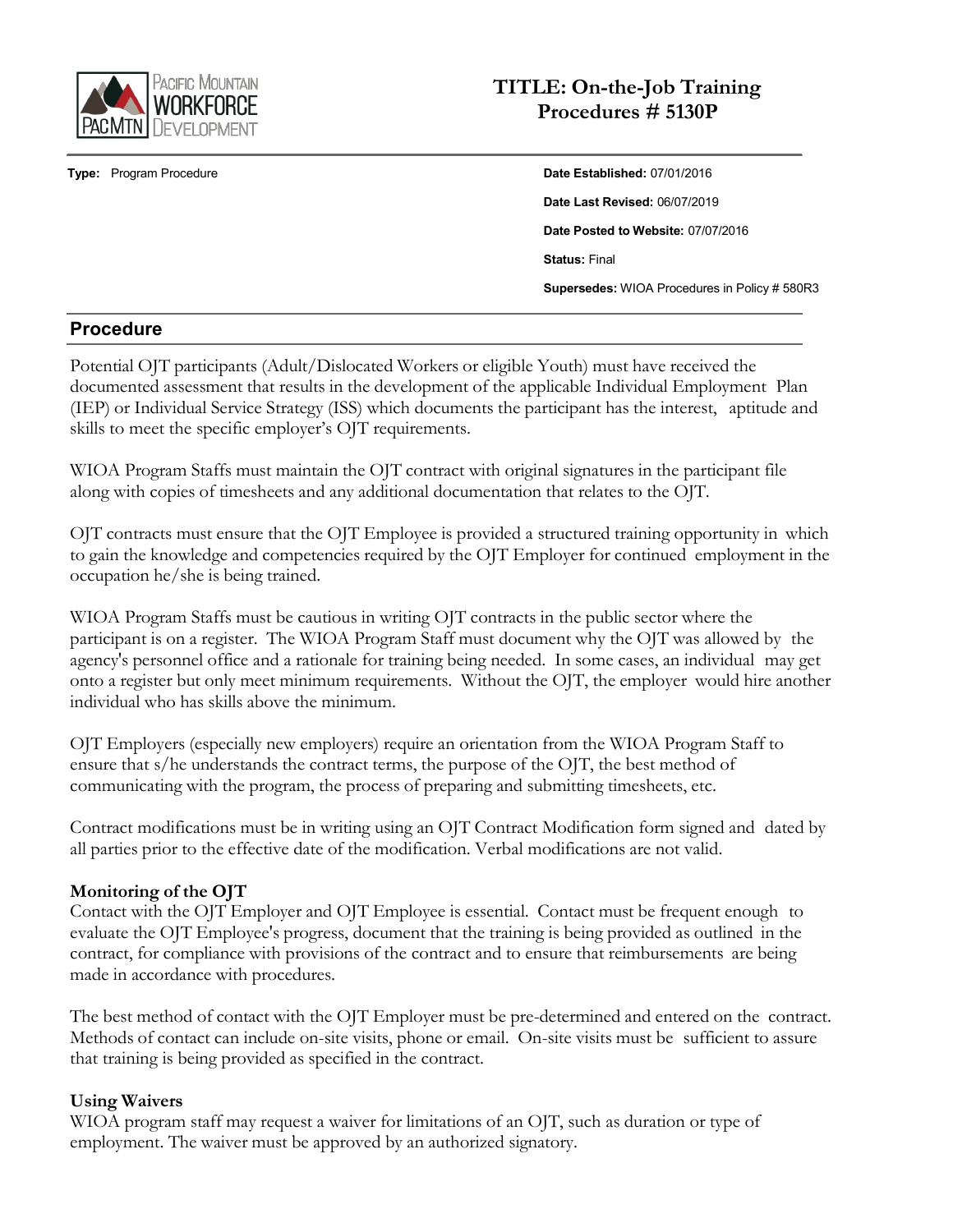The waiver may be submitted on a standard waiver form or in a memo or letter format that is sent to PacMtn's Associate Director of Workforce Services (may be sent by email).

### **OJT Employee Eligibility and Responsibilities**

- Learn & follow the Employer's company rules which may include but not be limited to:
- Come to work on time each day, adhere to breaks and lunch times.
- Call if unable to come to work due to illness, etc.
- Put forth his/her best effort each day to learn the skills required for the position.
- Dress appropriately and maintain good personal hygiene.
- Communicate with the OJT Employer. Let him or her know if you do not understand any instruction(s).
- Communicate with the WIOA program Staff to let them know how you are doing on the job, including any barriers you may experience that affect your ability to work.
- Agree not to quit the job without first speaking with the WIOA Program Staff to discuss the situation to see if there may be a

The remaining procedures would be in the OJT Sample Contract

Any discrepancies arising between PacMtn policy and or procedures with federal and state provisions due to current or future revisions will default to the current minimum federal and state regulations and guidance available. PacMtn policy and or procedures may set forth stricter requirements than provided by federal and state guidance, but in no case will PacMtn policy and or procedures *not meet minimum federal and state policy.*

### **ATTACHMENTS:**

A-1 Sample Contract A-2 Training Plan/Evaluation Form

### **References**

Workforce Innovation and Opportunity Act of 2014 WIOA Final Rule; 20 CFR Parts 676,677, and 678; Federal Register, Vol. 81, No. 161, August 19, 2019 WIOA Final Rule; 20 CFR Parts 603, 651, 652, et al; Federal Register, Vol. 81, No. 161, August 19, 2019 WIOA Section  $134(c)(3)(E)$ 

US DOL Wage and Hour Division [www.dol.gov](http://www.dol.gov/)

PacMtn Policy  $\# 5130$  - On the Job Training (OJT) PacMtn Policy # 5100 – Individual Training Account (ITA)

Compliance with the state's eligibility policy will be based on the version of the handbook in effect at the time of the action or activity that may be at issue.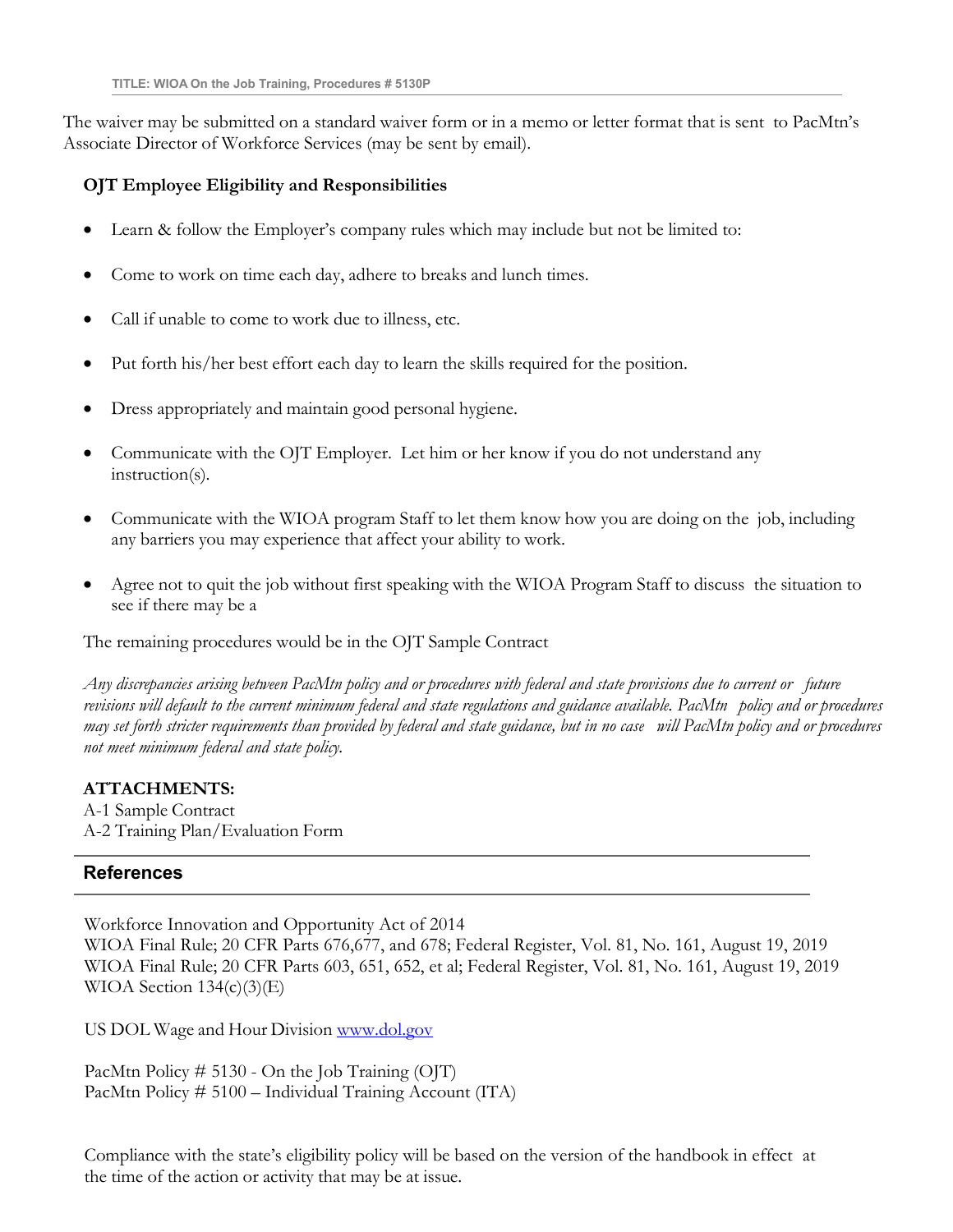## **DATE APPROVED: June 4, 2016, 6/13/19**

**Direct Inquiries to: Pacific Mountain Workforce Development Council 1570 Irving Street SW Tumwater, WA 98512 Telephone: (360) 704-3568 Email: [Info@pacmtn.org](mailto:Info@pacmtn.org)**

.

PacMtn is an equal opportunity employer/program. Auxiliary aids and services are available upon request to individuals with disabilities. WA Relay 711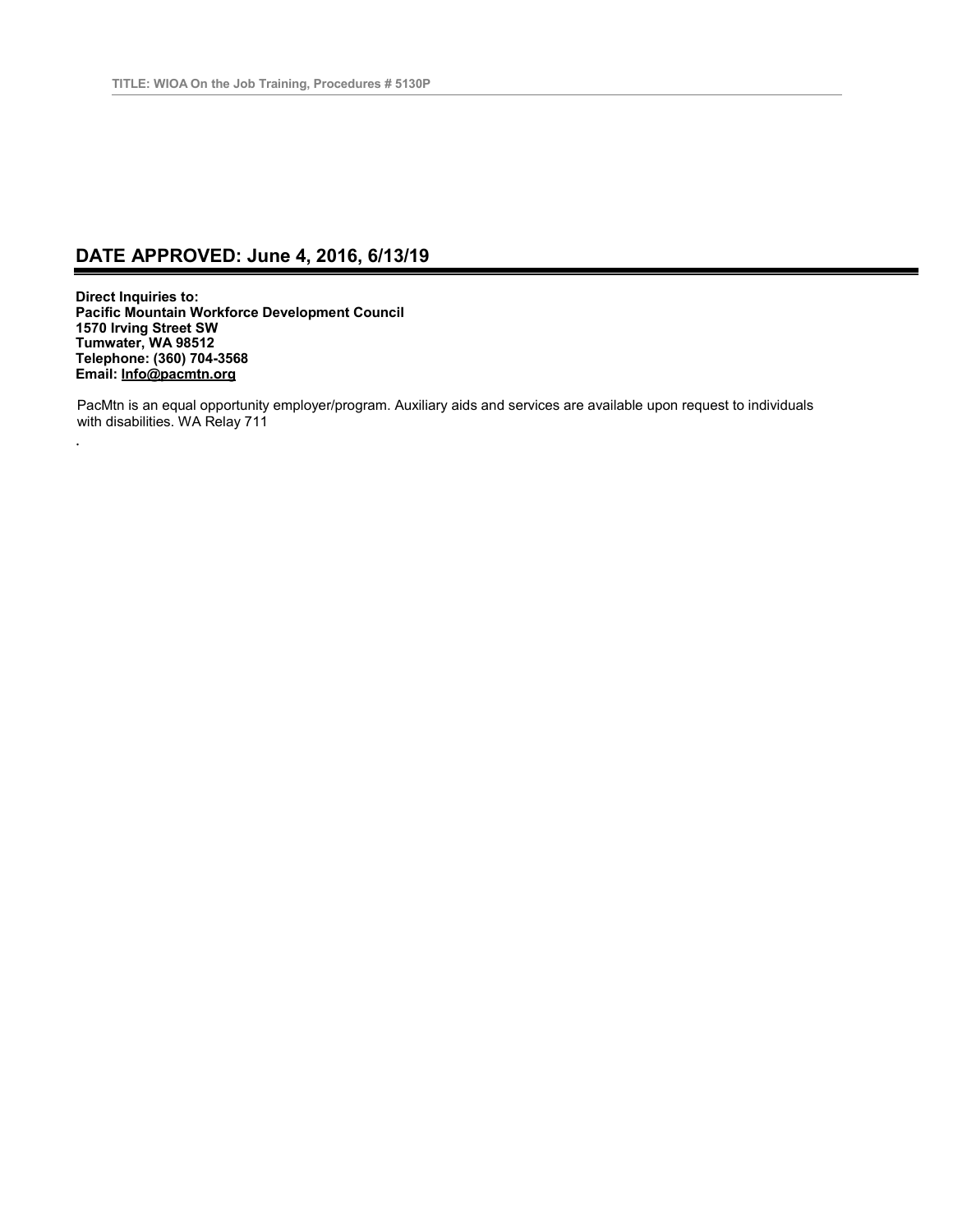### **ATTACHMENT A-1 OJT CONTRACT (Sample)**

|                                                                                                                                                                                                                                                                                                                                                                                                                                           |  | Funding Source: National Property of Tunnel                                                                                                                                                                                    |                                                                                                                                                                                                                                |       |  |
|-------------------------------------------------------------------------------------------------------------------------------------------------------------------------------------------------------------------------------------------------------------------------------------------------------------------------------------------------------------------------------------------------------------------------------------------|--|--------------------------------------------------------------------------------------------------------------------------------------------------------------------------------------------------------------------------------|--------------------------------------------------------------------------------------------------------------------------------------------------------------------------------------------------------------------------------|-------|--|
| <b>On-the-Job Training (OJT) Contract</b><br>This OJT contract is between the ( <i>enter your WIOA organization name here</i> ), herein after called the WIOA Program<br>Staff and <i>(enter name of employer here)</i> hereinafter called OJT Employer. Both parties agree to the contract terms as<br>set forth below. The contract term commences on ( <i>enter start date here</i> ) and terminates on <i>(enter end date here</i> ). |  |                                                                                                                                                                                                                                |                                                                                                                                                                                                                                |       |  |
| OJT EMPLOYEE (Participant) INFORMATION                                                                                                                                                                                                                                                                                                                                                                                                    |  |                                                                                                                                                                                                                                |                                                                                                                                                                                                                                |       |  |
|                                                                                                                                                                                                                                                                                                                                                                                                                                           |  |                                                                                                                                                                                                                                |                                                                                                                                                                                                                                |       |  |
|                                                                                                                                                                                                                                                                                                                                                                                                                                           |  |                                                                                                                                                                                                                                |                                                                                                                                                                                                                                |       |  |
| C. Is s/he an employed participant? Yes No *If yes, all three must apply: 1) Was not earning a self-sufficient                                                                                                                                                                                                                                                                                                                            |  |                                                                                                                                                                                                                                |                                                                                                                                                                                                                                |       |  |
| wage; 2) OJT is for new technologies, production or service procedures; 3) OJT will increase wages, hours and/ or benefits & make                                                                                                                                                                                                                                                                                                         |  |                                                                                                                                                                                                                                |                                                                                                                                                                                                                                |       |  |
| the OJT Employee self-sufficient.                                                                                                                                                                                                                                                                                                                                                                                                         |  |                                                                                                                                                                                                                                |                                                                                                                                                                                                                                |       |  |
| WIOA PROGRAM STAFF - TRAINING - REIMBURSEMENT                                                                                                                                                                                                                                                                                                                                                                                             |  |                                                                                                                                                                                                                                |                                                                                                                                                                                                                                |       |  |
|                                                                                                                                                                                                                                                                                                                                                                                                                                           |  |                                                                                                                                                                                                                                |                                                                                                                                                                                                                                |       |  |
|                                                                                                                                                                                                                                                                                                                                                                                                                                           |  |                                                                                                                                                                                                                                |                                                                                                                                                                                                                                | Code: |  |
| Lackson Library Mage: Lackson Library Mage: Lackson Library Reimbursement %: Lackson Library Total                                                                                                                                                                                                                                                                                                                                        |  |                                                                                                                                                                                                                                | Training                                                                                                                                                                                                                       | Hrs:  |  |
|                                                                                                                                                                                                                                                                                                                                                                                                                                           |  |                                                                                                                                                                                                                                |                                                                                                                                                                                                                                |       |  |
| OJT EMPLOYER INFORMATION:                                                                                                                                                                                                                                                                                                                                                                                                                 |  |                                                                                                                                                                                                                                |                                                                                                                                                                                                                                |       |  |
|                                                                                                                                                                                                                                                                                                                                                                                                                                           |  |                                                                                                                                                                                                                                |                                                                                                                                                                                                                                |       |  |
| Legal Business Name: 1999 Contract Contract Contract Contract Contract Contract Contract Contract Contract Contract Contract Contract Contract Contract Contract Contract Contract Contract Contract Contract Contract Contrac                                                                                                                                                                                                            |  |                                                                                                                                                                                                                                |                                                                                                                                                                                                                                |       |  |
|                                                                                                                                                                                                                                                                                                                                                                                                                                           |  |                                                                                                                                                                                                                                |                                                                                                                                                                                                                                |       |  |
|                                                                                                                                                                                                                                                                                                                                                                                                                                           |  | Person in charge of training: 1990 and 200 million control and 200 million control and 200 million control and 200 million control and 200 million control and 200 million control and 200 million control and 200 million con |                                                                                                                                                                                                                                |       |  |
|                                                                                                                                                                                                                                                                                                                                                                                                                                           |  |                                                                                                                                                                                                                                | Phone: the contract of the contract of the contract of the contract of the contract of the contract of the contract of the contract of the contract of the contract of the contract of the contract of the contract of the con |       |  |
|                                                                                                                                                                                                                                                                                                                                                                                                                                           |  |                                                                                                                                                                                                                                |                                                                                                                                                                                                                                |       |  |
|                                                                                                                                                                                                                                                                                                                                                                                                                                           |  |                                                                                                                                                                                                                                |                                                                                                                                                                                                                                |       |  |
|                                                                                                                                                                                                                                                                                                                                                                                                                                           |  |                                                                                                                                                                                                                                |                                                                                                                                                                                                                                |       |  |
|                                                                                                                                                                                                                                                                                                                                                                                                                                           |  |                                                                                                                                                                                                                                |                                                                                                                                                                                                                                |       |  |
|                                                                                                                                                                                                                                                                                                                                                                                                                                           |  |                                                                                                                                                                                                                                |                                                                                                                                                                                                                                |       |  |
| Is OJT Employer new/expanding? ______Yes ______ No Length of time in business at this address:                                                                                                                                                                                                                                                                                                                                            |  |                                                                                                                                                                                                                                |                                                                                                                                                                                                                                |       |  |
| Has the company relocated the business within the last 120 days:                                                                                                                                                                                                                                                                                                                                                                          |  |                                                                                                                                                                                                                                |                                                                                                                                                                                                                                |       |  |
| Standardized Pre-Award Review has been completed: Yes: No N/A                                                                                                                                                                                                                                                                                                                                                                             |  |                                                                                                                                                                                                                                |                                                                                                                                                                                                                                |       |  |
| Best method of communication & frequency for contact/monitoring of progress?                                                                                                                                                                                                                                                                                                                                                              |  |                                                                                                                                                                                                                                |                                                                                                                                                                                                                                |       |  |

 $\overline{1}$  $\mathbf l$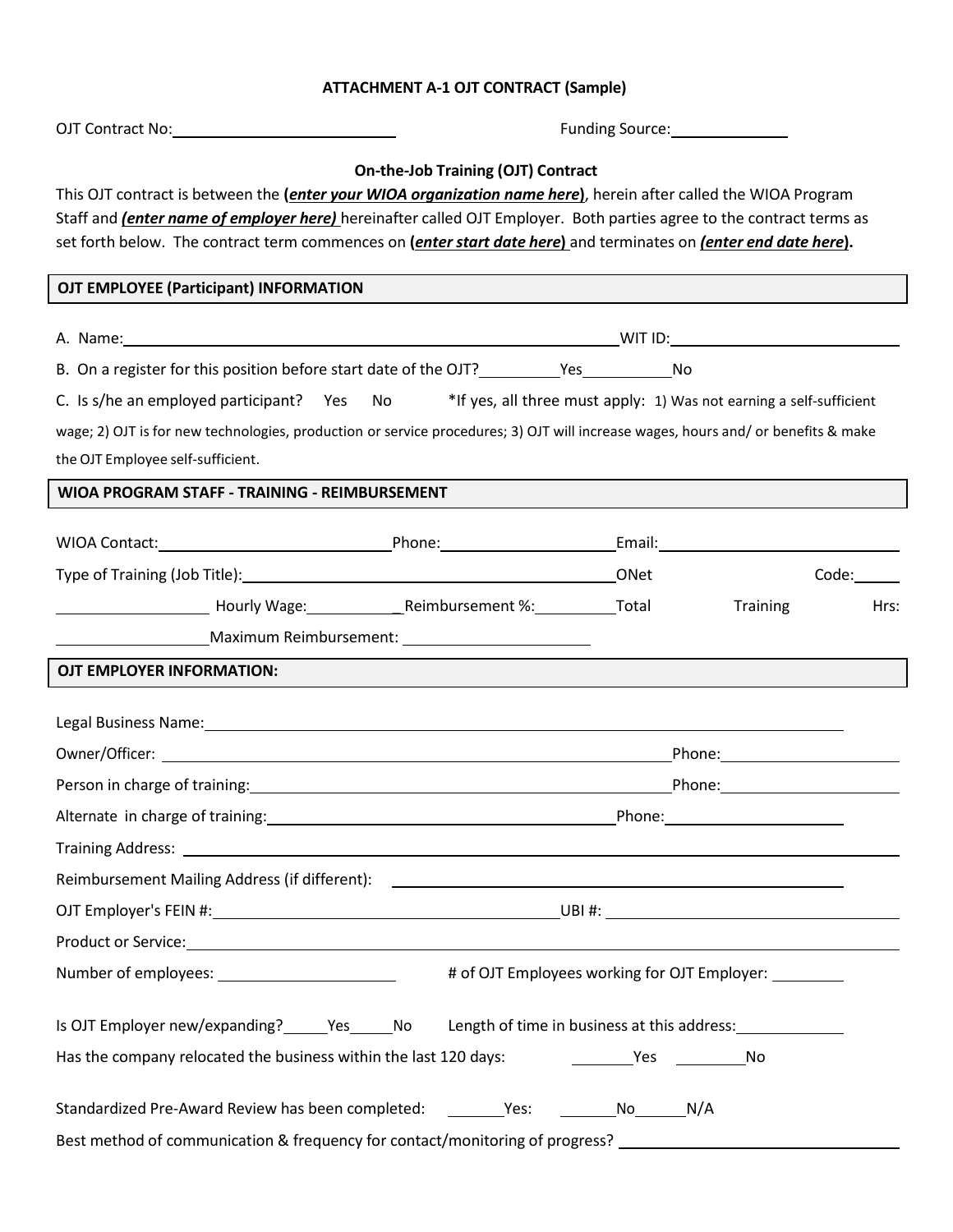#### **OJT CONTRACT TERMS AND CONDITIONS**

#### **TRAINING**

- 1. The OJT Contract must be completed and signed before the OJT Employee starts the OJT Training.
- 2. The OJT Employer shall develop a training plan for the OJT Employee that includes competencies needed to be satisfactorily skilled in the OJT position. These competencies will be listed on the Training Plan/Evaluation Form (Attachment A-2). The OJT Employer will complete the evaluation to document competencies gained and will complete the Certification of Competencies on Attachment A-2.
- 3. Learn & follow the Employer's company rules which may include but not be limited to:
	- a) Come to work on time each day, adhere to breaks and lunch times.
	- b) Call if unable to come to work due to illness, etc.
	- c) Put forth his/her best effort each day to learn the skills required for the position.
	- d) Dress appropriately and maintain good personal hygiene.
	- e) Communicate with the OJT Employer. Let him or her know if you do not understand any instruction(s).
	- f) Communicate with the WIOA program staff to let them know how you are doing on the job, including any barriers you may experience that affect your ability to work. Ideally, contact will be weekly but not less than every two weeks when appropriate.
	- g) Agree not to quit the job without first speaking with the WIOA program staff to discuss the situation to see if there may be a way for you to keep your job.
- 4. The OJT Employer shall provide the training prescribed on Attachment A-2 and complete any evaluation and/or training progress forms that may be provided by the WIOA Program Staff. The OJT Employee shall be the OJT Employer's employee, shall be on the OJT Employer's payroll, shall be entitled to the same consideration and shall be governed by the same policies as other employees. The OJT Employer shall extend to the OJT Employee all of the entitled benefits offered all employees of the OJT Employer.
- 5. The OJT Employer certifies that this is not a temporary job. The OJT Employee shall be continued by the OJT Employer in unsubsidized employment upon completion of the OJT period, based upon satisfactory skill attainment as documented on Attachment A-2 – Training Plan/Evaluation Form.
- 6. The OJT Employer will provide an orientation to the OJT Employee that covers, at a minimum, the OJT Employer's rules, expectations, safety information, payment of wages and benefits.
- 7. A reasonable opportunity shall be provided for the OJT Employee to attain skills and to demonstrate positive work habits prior to termination. During the term of the OJT training, the OJT Employer shall contact the WIOA Program Staff prior to terminating the OJT Employee. (Except for serious infractions that require the immediate removal of the OJT Employee from the OJT Employer's place of business (intoxication, violent behavior, etc., or as per the OJT Employer's Personnel Rules).
- 8. If the OJT Employer requires regular employees in this position to provide their own tools, the OJT Employer will provide the WIOA Program Staff with a list of the required tools and/or equipment. Any tools and/or equipment purchased with WIOA funding will become the property of the OJT Employee after the OJT Employee has successfully completed the On-the-Job Training. See PacMtn Policy #530 regarding Tools and Equipment.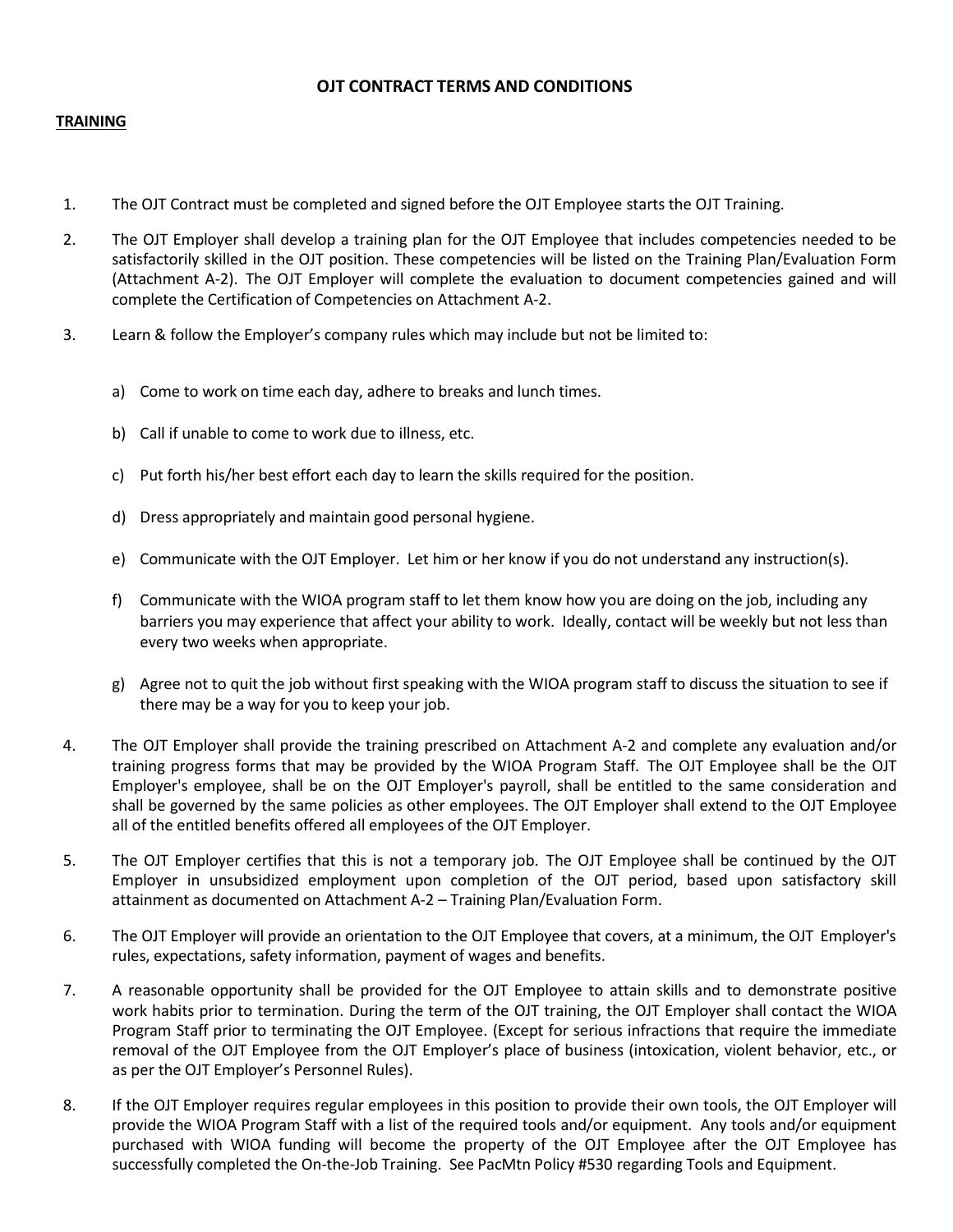#### **FISCAL**

- 9. The WIOA Program Staff shall reimburse the OJT Employer on a *(Enter a term such as monthly or bi-monthly)* basis in an amount not to exceed the maximum training reimbursement. Reimbursable wages shall not include undocumented payments to the OJT Employee. No reimbursement shall be made for work performed outside of the term of the contract, or during periods of work stoppages, fringe benefits which include paid holidays, sick leave or vacation leave. Overtime hours in excess of 40 hours per week shall be reimbursed at the regular rate of pay. The OJT Employer must pay the overtime rate in excess of the regular rate in full.
- 10. All reimbursement requests submitted by the OJT Employer shall be supported by business receipts, time and payroll records, and other records normally kept by the OJT Employer.
- 11. The OJT Employer agrees to maintain adequate time and attendance, payroll, and other records to support amounts reimbursed under the OJT contract. Wages must be paid by check or direct deposit. Reimbursement time sheets must be signed in ink, by both the OJT Employer and the OJT Employee and must be submitted according to the WIOA Program Staff's instructions. Inaccurate or incomplete timesheets or timesheets submitted more than thirty (30) days after the end of the training period may not be honored at the sole discretion of the WIOA Program Staff. The WIOA Employer must maintain copies of the timesheet(s) along with a copy of the OJT contract at the training location or in the WIOA Employee's personnel file.
- 12. The OJT Employer agrees that records which are directly related to the OJT contract are subject to review, monitoring, and audit by the WIOA Program Staff, the Pacific Mountain Workforce Development Council or its agent, the State of Washington and/or the federal government, at any time and without prior notice to the OJT Employer. However, prior notice is typically provided.
- 13. The OJT Employer shall provide adequate insurance coverage to protect against legal liability arising out of OJT activity. The OJT Employer shall provide the WIOA Program Staff, upon request, copies of insurance instruments or certifications from the bond/insurance's issuing agency. The copies of certifications shall show the bonding or insurance coverage, who is covered and the amounts.
- 14. The OJT Employer shall preserve all OJT Employee payroll records, fringe benefits and personnel records for three (3) years after the end of the training period, or longer if any litigation or audit is begun or any claim is instituted which involves these records. The OJT Employer shall retain the records beyond the three (3) year period until the litigation, audit findings or claim has been resolved.

#### **OJT EMPLOYER ASSURANCES**

- 15. The OJT Employer shall provide worker's compensation coverage for the OJT Employee and assures that the training shall be provided in accordance with WIOA Sec. 181 (a)(1)(A) and 20 CFR 667.272 for wage and labor standards.
- 16. If the OJT is being provided to one of the OJT Employer's current employees, the OJT Employer verifies that the OJT will relate to the introduction of new technologies, introduction to new production or service procedures, or is an upgrade to a new job that requires additional skills, and that the OJT position will provide the OJT Employee with additional wages, hours or benefits.
- 17. The OJT Employer certifies that they are financially solvent on the date of this contract, and the OJT Employer's best projection is that they will remain financially able to meet contract obligations through the end of the training period, including continued employment of the OJT Employee.
- 18. The OJT Employer agrees to comply with all applicable local, state and/or federal laws and ordinances.
- 19. The OJT Employer must not allow the OJT Employee to work or train in unsanitary, hazardous or dangerous conditions.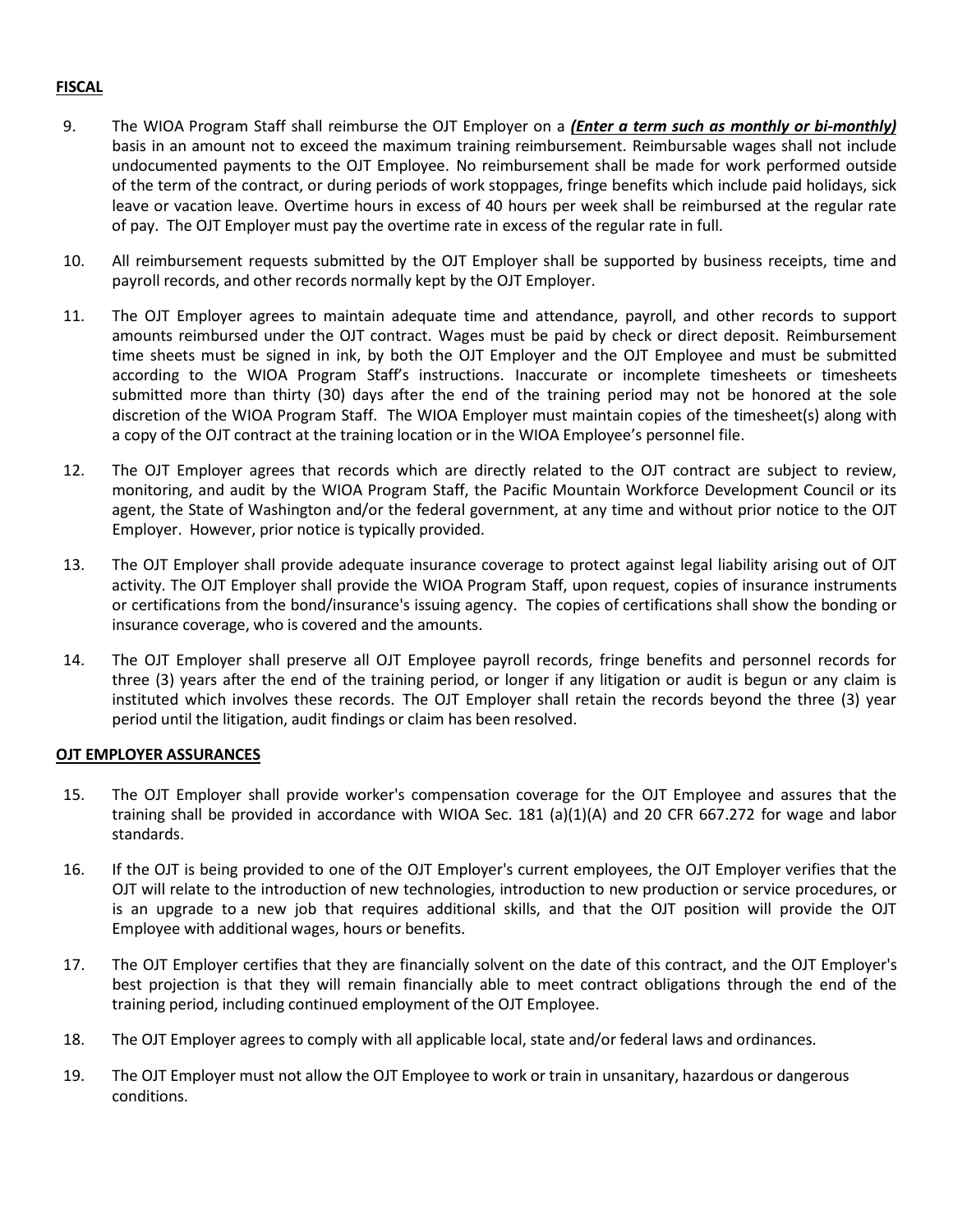20. Equal Opportunity and Non-Discrimination:

As a condition to the award of financial assistance from the Department of Labor under Title I of WIOA, the nondiscrimination assurances at 29 CFR Part 38.25 apply to this contract/agreement, as identified.

- 21. The OJT Employer must be able to provide: fulltime work (minimum of 32 hours per week is allowable but only if the OJT Employee will be able to support him/herself); equipment and materials necessary for the job if provided by the employer to other employees; and sufficient supervision of the OJT Employee.
- 22. The OJT Employer assures that they have not been debarred or suspended in regard to federal funding. 29 CFR Part 98
- 23. The OJT Employer further assures that OJT funds will not be used to assist, promote or deter union organizing. Nor will the OJT Employer allow the OJT Employee to engage in political activities during work hours. 20 CFR 663.730
- 24. The OJT Employer certifies that no member of the OJT Employee's immediate family is engaged in an administrative capacity for the OJT Employer, or will directly supervise the OJT Employee. For the purpose of this contract, immediate family is defined as spouse, children, parents, grandparents, grandchildren, brothers, sisters or person bearing the same relationship to the OJT Employee's spouse. 20 CFR 667.200(g)
- 25. The OJT Employer assures that wage and labor standards will be adhered to and to pay the OJT Employee at the same rates, including periodic increases, and benefits as trainees or employees who are similarly situated in similar jobs. Such rates shall be in accordance with applicable law, but in no event less than the higher of the rate specified in section 6(a)(1) of the Fair Labor Standards Act of 1938 or the applicable state or local minimum wage law. WIOA sect. 181(a)(1)(A)
- 26. The OJT Employer assures that the OJT Employee has not been hired into or will remain working in any position when any other person is on layoff from the same or a substantially equivalent job within the same organizational unit or has been bumped and has recall rights to that position, nor if the OJT is created in a promotional line that infringes on opportunities of current employees. The layoff period shall be the expiration of the period required by a recall list. If no recall list of re-employment rights exists, the layoff period shall be for one year from the last layoff or until the next operating year of the department or agency, whichever occurs later. 20 CFR 667.270

#### **ADDITIONAL TERMS**

- 27. No fees shall be charged to any OJT Employee or OJT Employer for referral or placement services relative to this OJT contract.
- 28. The OJT Employer shall participate in and be bound by determinations resulting from the PacMtn Complaint and Hearing Procedure unless the OJT Employer has provided an established grievance procedure and provided a written copy of such to the WIOA Program Staff. Where the OJT Employer's procedure applies, the OJT Employee shall have the right to request a review of the OJT Employer's grievance decision by PacMtn.
- 29. All work under this contract shall be performed entirely at the OJT Employer's own risk. The OJT Employer expressly agrees to indemnify and hold harmless the WIOA Program Staff and PacMtn and all of their officers, agents, employees or otherwise, from any and all liability, loss or damage, including reasonable cost of defense that they may suffer as the result of claims, demands, actions, or damages to any and all persons or property,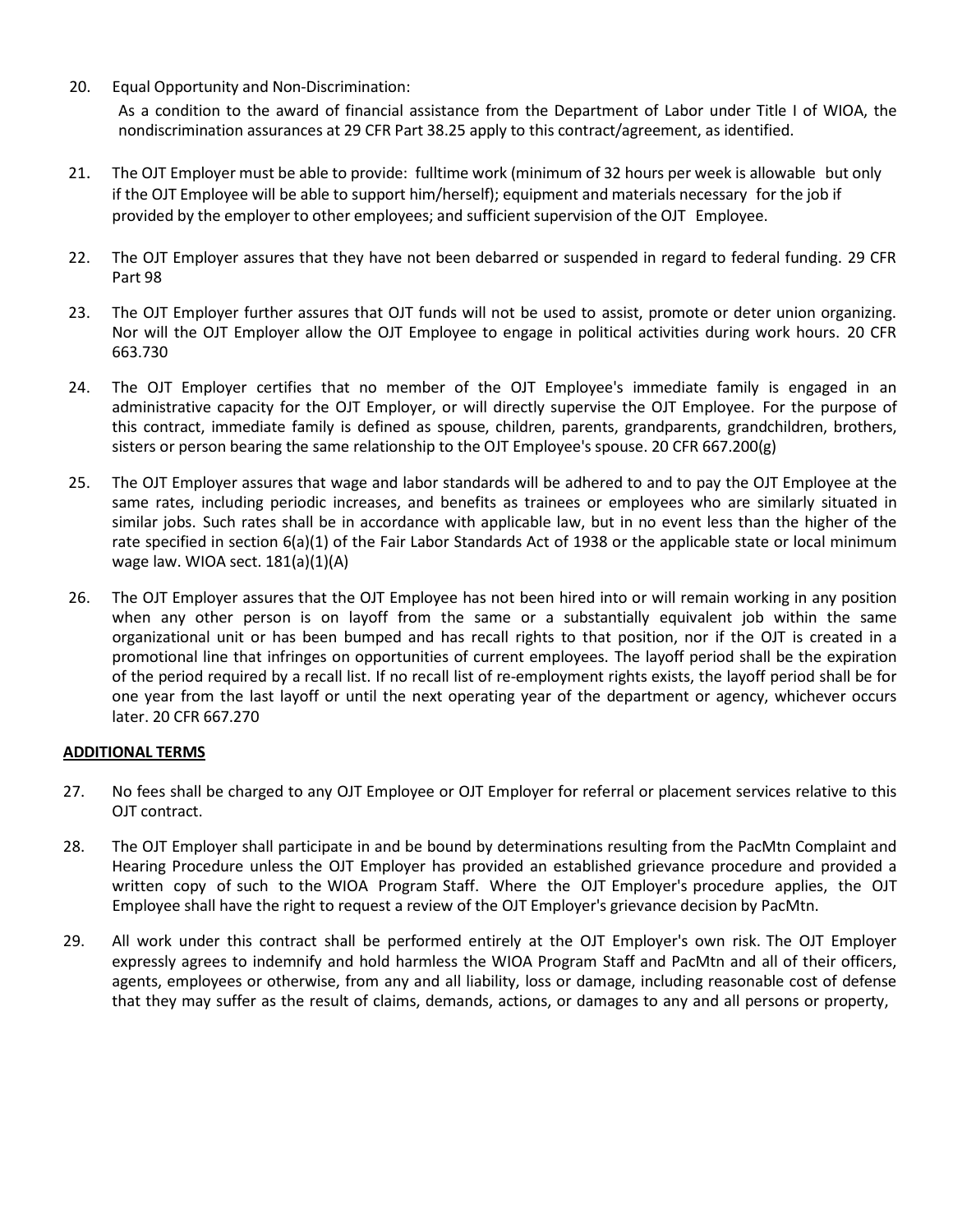costs or judgments against the WIOA Program Staff which result from, arise out of, or are in any way connected with the work to be performed by the OJT Employer under this contract.

- 30. This contract has been and shall be construed as having been made and delivered within the State of Washington and it is agreed by each party hereto that the laws of the State of Washington, both as to interpretation and performance, shall govern this contract. Any action of law, suit in equity, or judicial proceeding for the enforcement of this contract or any provision thereof shall be instituted and maintained only in any of the courts of competent jurisdiction in Thurston County, Washington.
- 31. The parties understand and agree that if the courts hold any part, term or provision of this contract to be illegal, the validity of the remaining provisions shall not be affected, and the parties' rights and obligations shall be construed and enforced as if the contract had not contained the particular invalid provision. If it should appear that any provision of this contract is in conflict with any statutory provision of the State of Washington, the provision shall be deemed modified to conform to the statutory provision.
- 32. The parties agree that the forgiveness of the nonperformance of any provision of this contract does not constitute a waiver of the provisions of this contract.
- 33. The parties agree that this contract is the complete expression of its terms. Any oral representations or understanding not incorporated herein are excluded.
- 34. Either party may terminate this contract at any time by giving ten (10) day advance written, signed notice of intent to terminate to the other party.
- 35. This contract may be amended by the mutual written agreement of the parties. All amendments shall be signed by both parties prior to the start date of the amendment and must be attached to the contract.
- 36. The individual signing this contract on behalf of the OJT Employer must be the OJT Employer's authorized agent and certifies that all the information provided by the OJT Employer is correct.

#### I agree to all of the conditions contained in this On-the-Job Training Contract and certify that I am authorized to sign **the contract for the employer:**

**For** *(Enter your Agency Name Here):* **For the OJT Employer:**

Authorized Representative Signature Authorized Representative Signature

Title and Date Date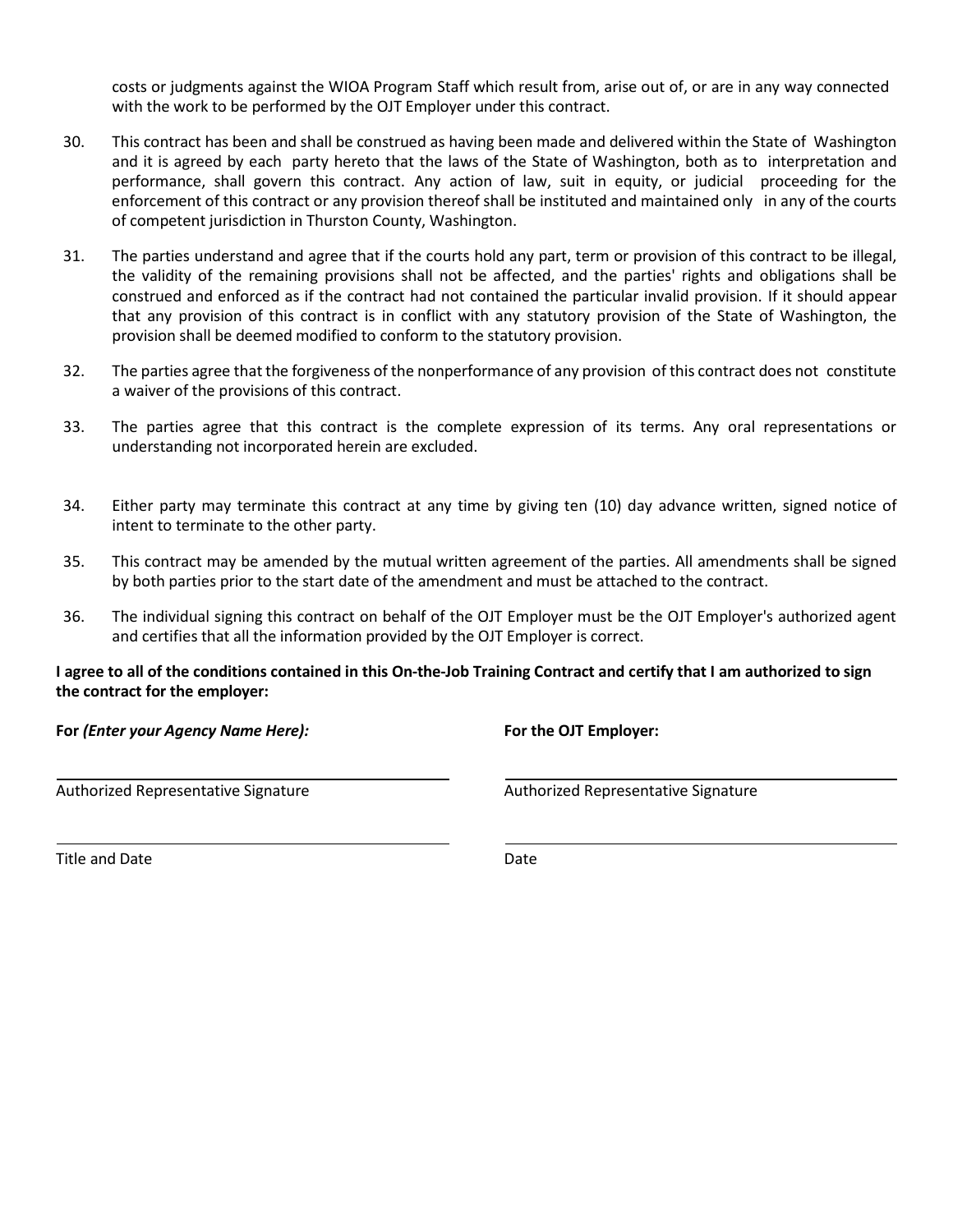#### **ORGANIZED LABOR CONCURRENCE:**

To be completed if the OJT occupation is subject to a collective bargaining agreement. List the following:

#### **CONCURRENCE SIGNATURE**

1. Provide the name of Union & Local #:

2. Print name and title of union agent:

I am in concurrence with this OJT contract.

Authorized Collective Bargaining Agent & Title **Date of Collective Bargaining Agent & Title** Date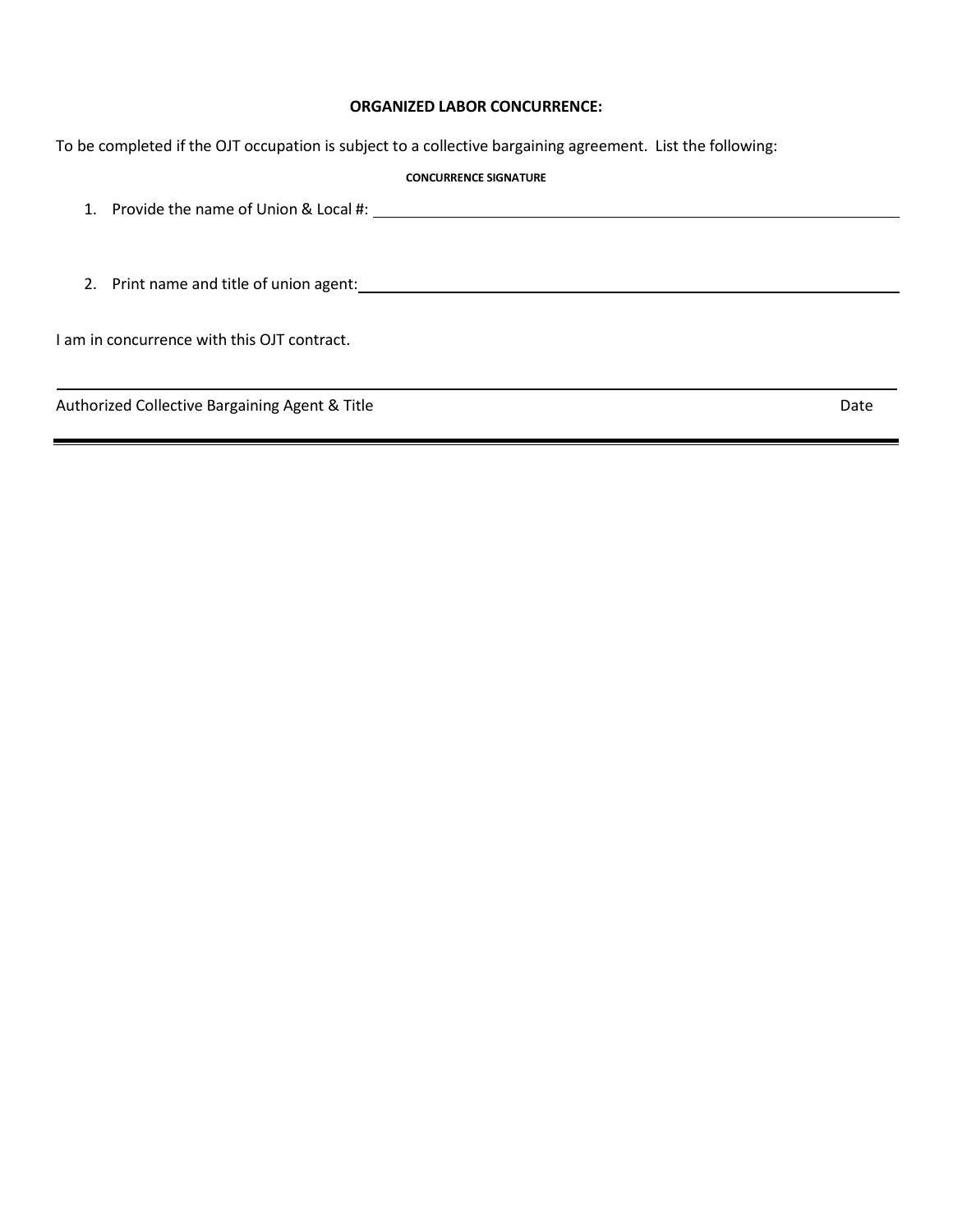**Attachment A-2**

OJT Contract #

### **TRAINING PLAN / EVALUATION FORM**

OJT Employee Name:

Occupational Training (Job Title):

Employer:

| <b>Training Plan/Skills Required</b> | <b>Skilled Attained</b><br><b>Yes or No</b> | <b>Comments</b> | Evaluation<br>Date |
|--------------------------------------|---------------------------------------------|-----------------|--------------------|
|                                      |                                             |                 |                    |
|                                      |                                             |                 |                    |
|                                      |                                             |                 |                    |
|                                      |                                             |                 |                    |
|                                      |                                             |                 |                    |
|                                      |                                             |                 |                    |

#### **PARTICIPANT SIGNATURE:**

I understand and agree to the above listed training plan and my responsibilities as listed in PacMtn Policy # 5130.